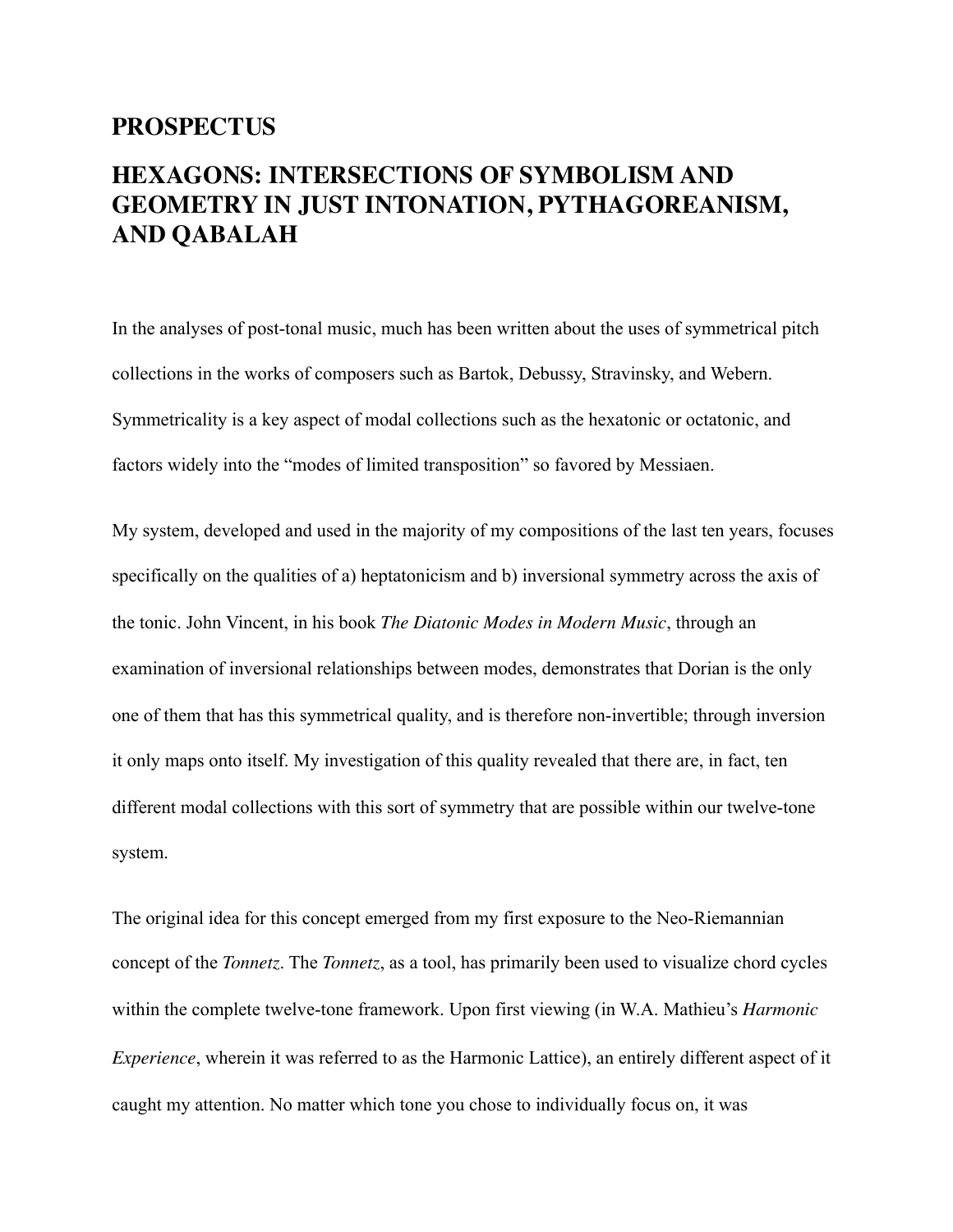immediately surrounded by six other tones, always in an identical formation. The image of this alone had great appeal, as an alternative to a purely linear representation of a mode or scale; the tonic is represented as a central point surrounded by six outer points in a hexagonal formation. Lines originating from the center move out in opposing directions to pitches at equal intervals from the tonic, therefore having an inversional relationship to each other across the axis of the central point. This was a rather unusual collection: 1—#2—3—4—5—b6—bb7, but it quickly revealed some interesting compositional possibilities.

It was through application of this hexagonal blueprint that the other nine collections revealed themselves, and so I have dubbed these collections *hexagonal modes*.

The hexagonal grid had appeal to me on a philosophical level as well. During my MA studies I authored a paper on Just Intonation called "Musica Universalis: From the Lambdoma of Pythagoras to the Tonality Diamond of Harry Partch." Part of the paper's topic was to explore the *idea* at the heart of our tonal system in the West; if one goes back to Pythagoras and his initial monochord experiments that revealed the mathematical basis of harmony, you find a *belief*  acting as the prime driver—that the music we produce on earth should be tuned in such a way as to reflect the harmonies of the heavens, the movements of celestial bodies. This has always has particular resonance for me, and is an aspect of our system we tend to ignore—that the system itself is the product of a particular, culturally defined view of the universe. As an artist I am enamored of the idea of constructing a system of tonal relations as the expression of a philosophy. The *hexagonal mode,* its shape and its symmetry, is directly connected to a number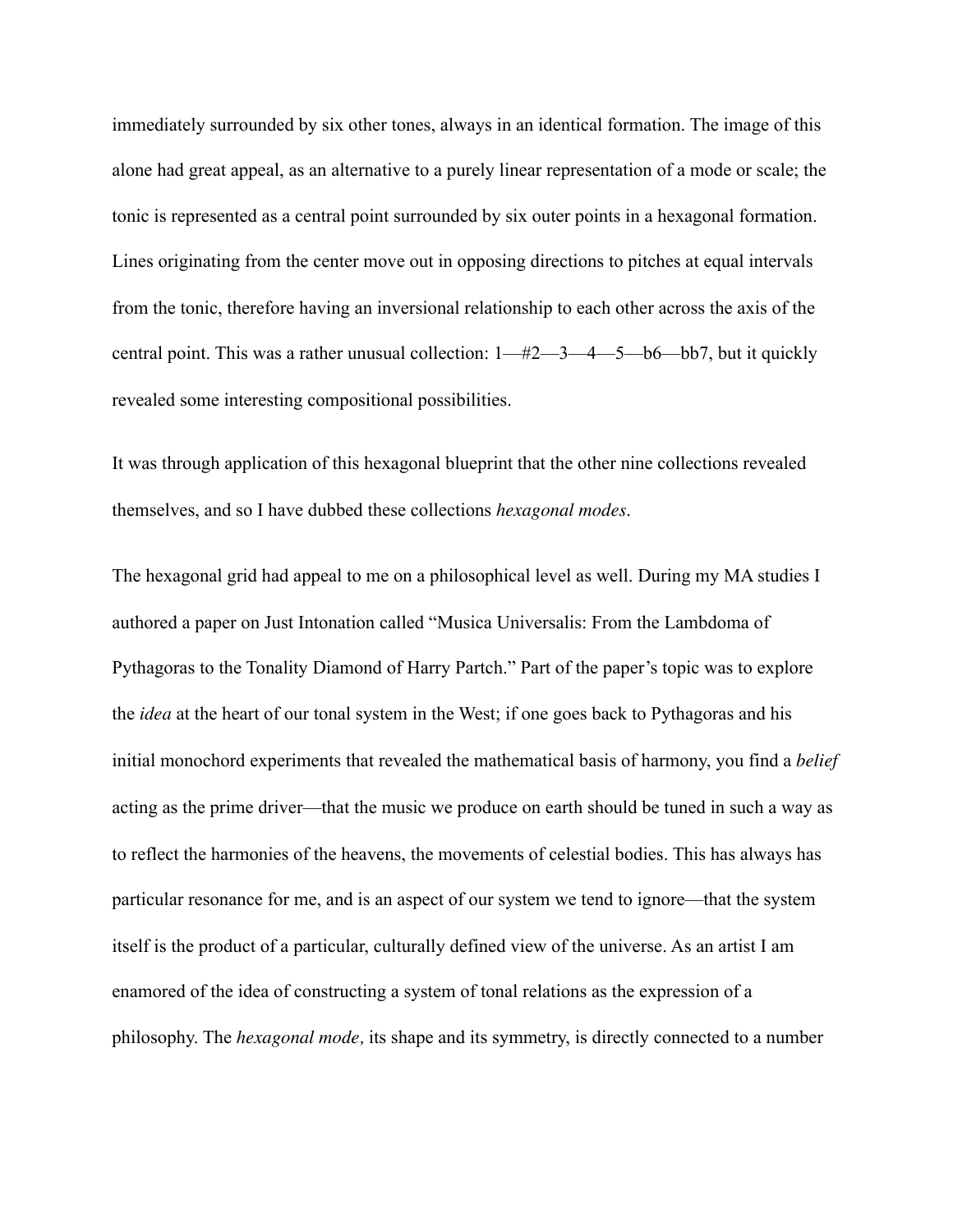of such concepts from both world culture and esoteric spiritual practice—two areas of life where I have always found a wealth of inspiration. Thus an aspect of composing with *hexagonal modes*  is *hexagonal symbolism*, which I shall expound upon in my dissertation.

Certainly, even the composers who popularized symmetrical pitch-sets in the early 20th century were not into symmetry for symmetry's sake; it must have had an artistic appeal beyond the newness of the harmonies. Messiaen's fondness for his own Modes of Limited Transposition went far beyond the type of sounds he coaxed from them; they were an expression of his profound Catholic spirituality. The idea of limited modulation symbolized eternal and abiding truth to him. We should therefore ask, what is the quality of symmetry that drives its appeal in a musical application? What does it symbolize? For myself, symmetry symbolizes balance, equity, harmony, stability, peace—the things we frequently pray for when we turn to our Creator for help.

As we listen to music, a world is fashioned within us, even perhaps in the air about us. Symmetrical geometric forms represent a perfect ideal, only truly existing in the aether, far beyond the world of corporeal manifestation, where nature's forces bend things out of shape. Hexagons and hexagrams represent many things to many people; among these is the Hermetic axiom "as above, so below," the idea of mirror-like correspondence between the physical and spiritual planes. The hexagram, as the union of two opposite-pointing triangles, represents the unification of opposites, and the point at the center is the place beyond polarities, the place where division ceases and unity holds sway. Therefore a mode contrived through *hexagonal symmetry*  creates music as a prayer for balance, unity, equity, harmony, peace.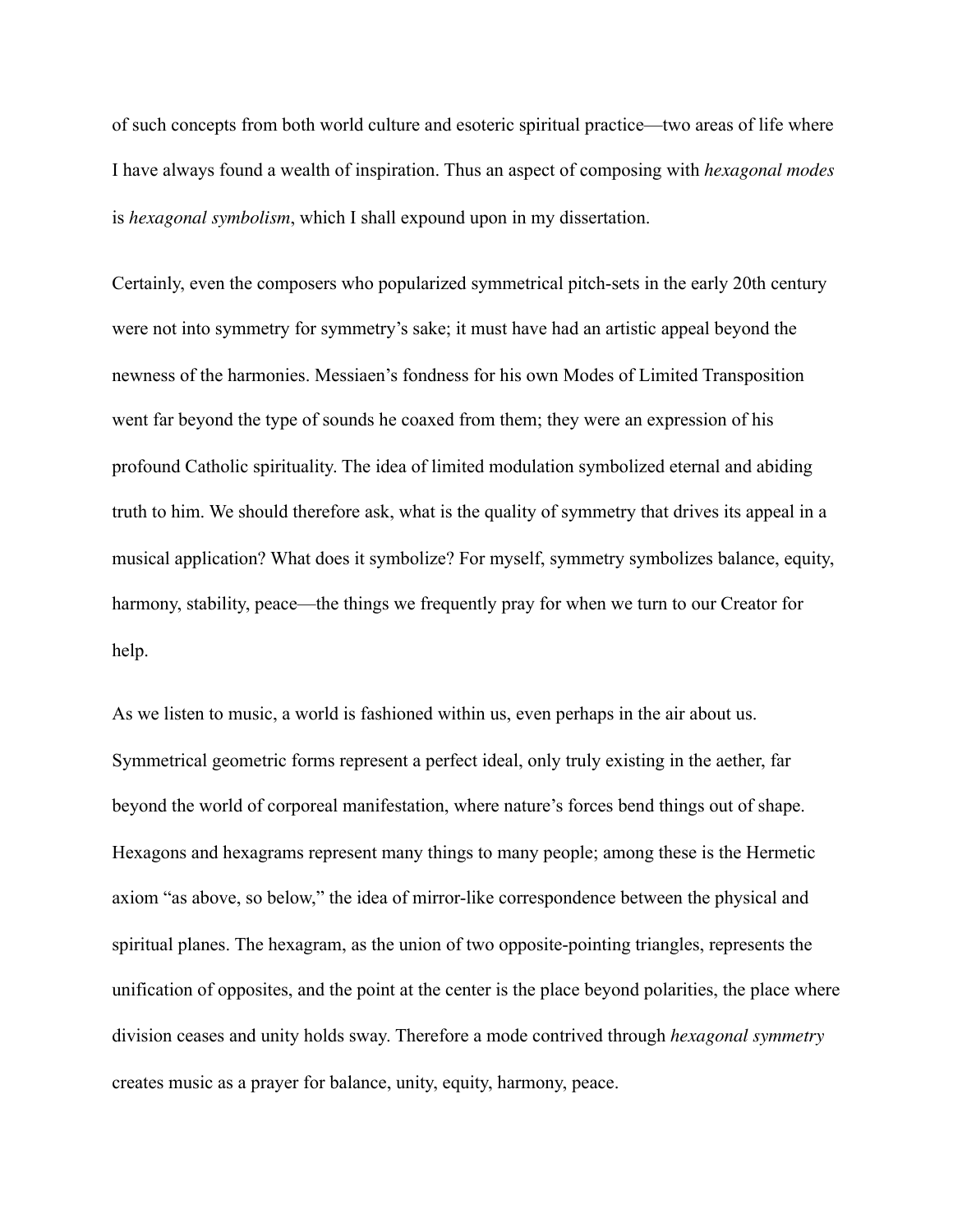In the twelve-tone system of Western music, there are ten different modes that are possible with the principles of hexagonal symmetry applied. I have studied and composed with these modes for the past ten years, and am still far from exhausting their potential. My dissertation composition shall be a cycle of ten chamber pieces, each a study of one particular hexagonal mode. The first four are for string quartet, the next three for saxophone quartet, the next two in the instrumental configuration from Messiaen's *Quartet for the End of Time* (piano, clarinet, violin, cello), and the final piece will expand to seven players—piano, soprano saxophone, viola, bass clarinet, and three percussionists.

The cycle is constructed according to a numbering system I adopted for the modes based on the principles of Qabalah, a philosophical-spiritual practice originating from ancient Jewish mysticism, Neoplatonism, and Gnosticism. (I am not a practitioner of this discipline, but I am greatly inspired by mystical writings, and am a fan of syncretism.) In performance the cycle shall be played in reverse order, starting with Mode 10 and ending with Mode 1, in accordance with the ideal of return to unity, and as a metaphorical journey from the base to the crown of the Tree of Life, another concept drawn from Qabalah.

The supporting document shall be constructed in four sections. The first shall be an overview of symmetrical pitch collections and modes from 20th century composition, based on scholarship by Elliott Antokoletz and Paolo Susanni (*Music and Twentieth Century Tonality, The Music of Bela Bartok*), followed by a detailed description and analysis of my hexagonal mode system. Discussion shall center on the roots of symmetrical pitch collections in folk music modes collected by Bartok and Kodaly during their early years, and how such concepts found their way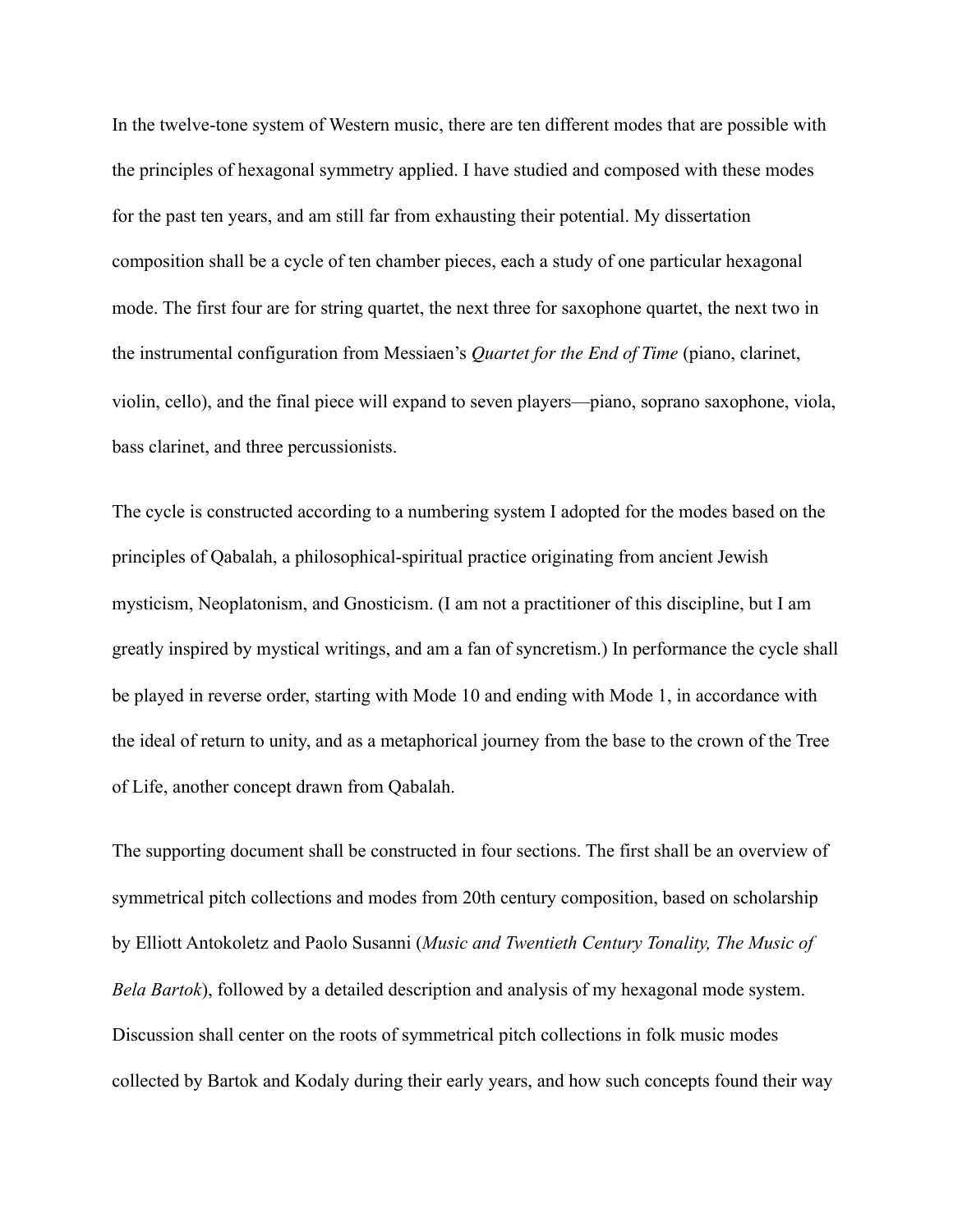into the music of other composers such as Debussy, Stravinsky, Webern, Schoenberg and Messiaen (whose book *The Technique of my Musical Language* shall also factor in).

The second shall be an exploration of the connection with Just Intonation, where all the modes shall be represented as consisting of three upper partials and three lower partials of a central pitch, and this microtonal aspect shall be used to expand the octave out to 19 tones. The resulting larger pitch set shall be shown as a subset of Harry Partch's 43-tone Just Intonation system, and Partch's book *Genesis of a Music* will be cited for supporting material.

The third shall be a discourse on Hexagonal Symbolism, showing the historical and cultural bases this geometric aspect of my system. The last shall be a discussion of Compositional Methodology, wherein I discuss the means by which I arrived at my artistic choices in creating the *Hexagons* cycle.

## BIBLIOGRAPHY

Antokoletz, Elliott. 1984. *The Music of Bela Bartok: A Study of Tonality and Progression in Twentieth-Century Music.* Berkeley, CA: University of California Press.

Cohn, Richard. 1998. "Introduction to Neo-Riemannian Theory: A Survey and a Historical Perspective." *Journal of Music Theory,* Vol. 42, No. 2, pp. 167-180. Duke University Press.

Messiaen, Olivier. 1956. *The Technique of my Musical Language.* Paris, France: A. Leduc.

Partch, Harry. 1974. *Genesis of a Music: an Account of a Creative Work, its Roots and its*